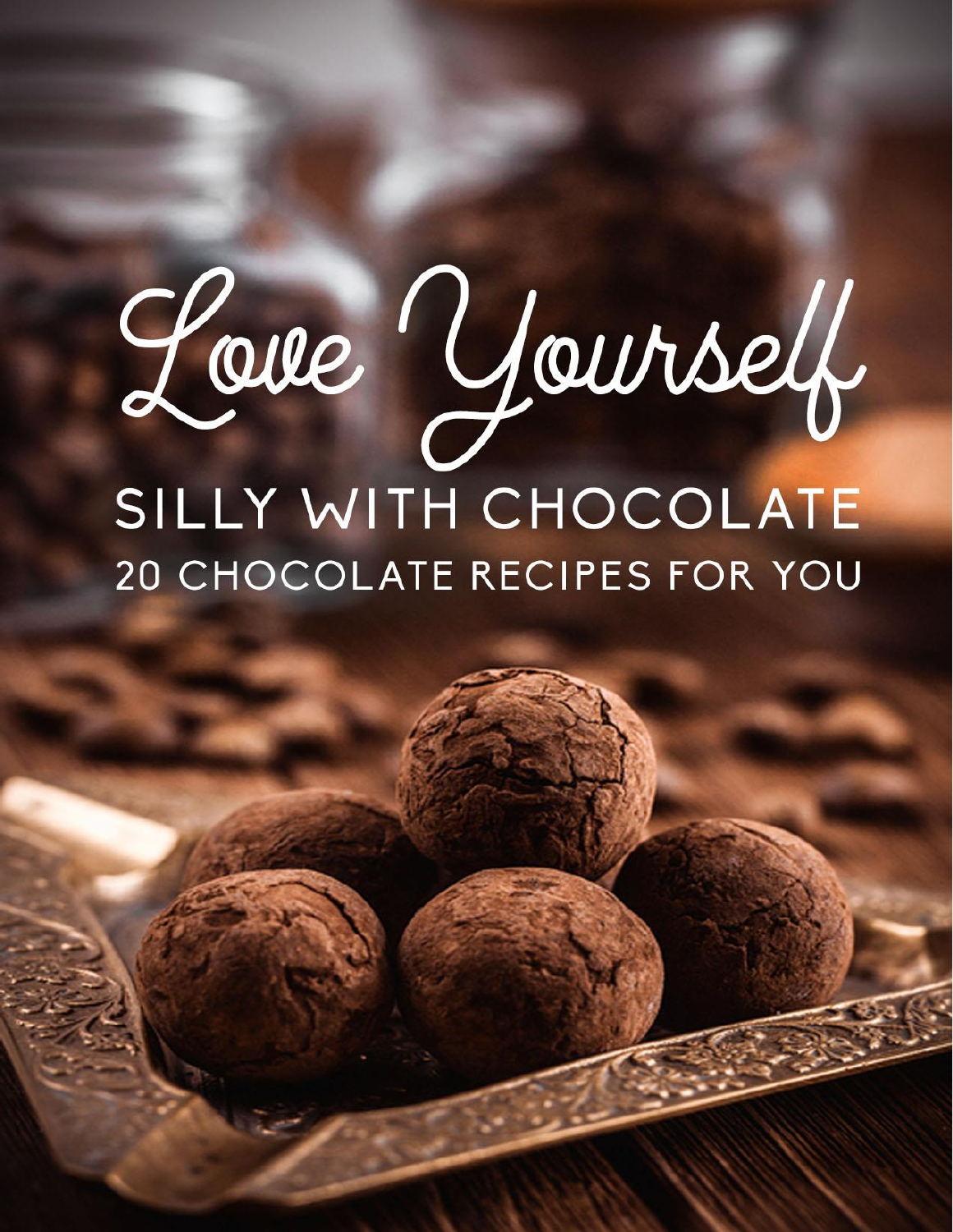# WELCOME

I am so happy to meet you. Let me tell you a little about myself.

I don't believe diets work. I do not believe in deprivation. I used to be a chronic dieter, which led to binge eating, overeating during times of stress, then feeling tired. When I started training for my first marathon, I stopped the madness. Now, I teach my clients to eat foods that work for their unique bodies and how to eat with intention. I teach my clients how to enjoy the sweet things in life. That's why I created this recipe book full of my favorite chocolate recipes.

You can add chocolate to just about any recipe and not feel guilty about it. In this recipe book, I've given you easy chocolate recipes for drinks, breakfast, protein balls, and dessert.

Most of us have heard since childhood that we shouldn't eat too much chocolate because it can harm our teeth and as we age, it can lead to diabetes, hypertension, and other chronic illnesses. However, it is not the chocolate that causes these health problems: it's all the sugar and other nasties that are added into it. The secret is to opt for pure raw cacao. Let me show you how you can indulge on chocolate while nourishing your body and soul!

## BENEFITS OF CHOCOLATE

Have you ever heard about the benefits of eating chocolate? Do you know that chocolate contains some very important pharmacologically active ingredients that are very good for our health such as anandamide and phenylethylamine? Let's explore some of the benefits of eating chocolates.

### IMPROVES MOOD

You will be surprised to know that chocolate is a great companion for you when you are in a bad mood because the flavonoids in dark chocolates are the ones that have a positive influence on the stressors in our mind. It immediately helps to reduce anxiety and stress in our body. Besides flavonoids, dark chocolate contains phenylethylamine that works to arouse feelings of being in love. For this

> ©2018 beFITbeFAB LLC | Love Yourself Silly With Chocolate These statements have not been evaluated by the Food and Drug Administration. This is not intended to diagnose, treat, cure, or prevent any disease.

 $\mathcal{D}$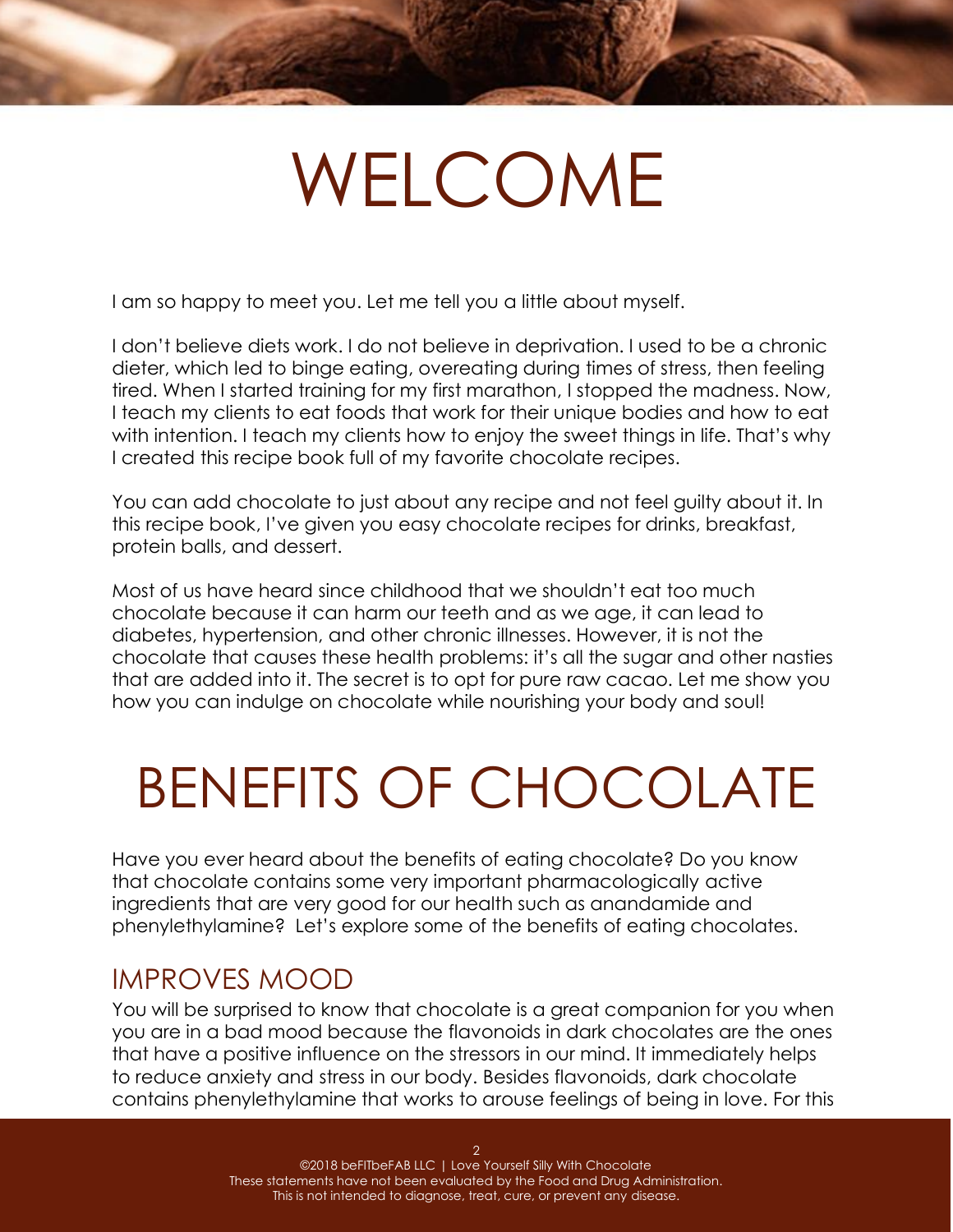reason, chocolate is known as the love drug and sharing them with someone is a great way to show your love for others.

#### MAINTAINS HEART HEALTH

The antioxidant properties of flavonoids are present in chocolate in rich quantities which helps to prevent the blood from clotting. It also facilitates in protecting the lining of the arteries. Furthermore, the consumption of chocolate doesn't increase the level of cholesterol in the body as the saturated fats present in chocolate is different from the saturated fats present in dairy and meat. Eating dark chocolate at any age can greatly help improve our cardiovascular health, fight against cell damage, and improve circulation.

### AIDS WEIGHT LOSS

"Oh, don't eat chocolate! It's the junk food that is harming your health!" We have all been told this, however eating chocolate that doesn't have preservatives is going to be your BFF. Yes, certain types of sweetened and lowquality chocolates or candies may cause harm to your health. However, eating high-quality dark chocolate can provide tons of benefits to your body. Weight loss is accelerated by eating dark chocolate. The consumption of dark chocolate stabilizes your blood sugar, reduces cravings, and controls appetite.

## RECOMMENDED QUANTITY AND WHAT TYPE OF CHOCOLATE TO EAT

Out of all the chocolates, the one that has the most of the benefits to your health is dark chocolate. Godiva & Lindt brand dark chocolate, or any others labeled as dark chocolate are great. However, Health experts agree that daily consumption of dark chocolate should be no more than 30g-60g or 1-2 ounces in a day. Make sure it contains at least 80% cacao and that cacao is the first ingredient listed. Personally I always for 90% or even 100%

Enjoy your sweet life and recipes!

Love,

Coach StephB

Here are your healthy chocolate recipes.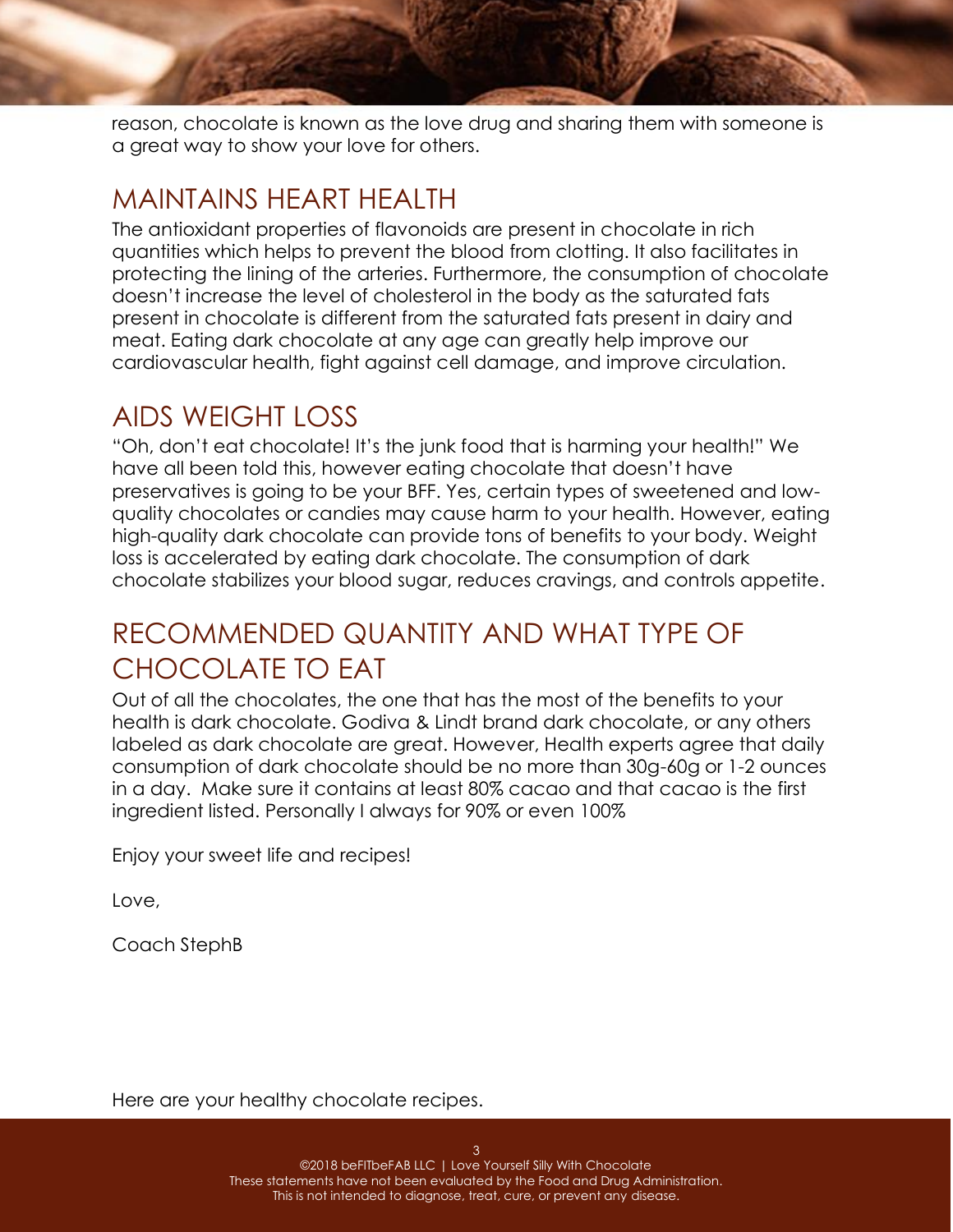## DRINKS

## HOT CHOCOLATE WITH SPICES

#### **Serves 1**

1 tablespoon coriander seeds 1 whole star anise 1 teaspoon cinnamon 2 cups coconut milk ⅛ cup unsweetened cocoa powder 1 teaspoon rum stevia or honey to sweeten to taste

**CRUSH SPICES.** Combine the coriander, star anise, and cinnamon in a bowl and crush them with a wooden spoon.

**WARM COCONUT MILK AND ADD SPICES. Add** coconut milk to a small pot over medium heat to warm up for about 3 minutes. Turn it off right before boiling. Add spices and cocoa powder. Let it sit for about 5 minutes. Then, strain the milk to remove spices, add rum, and serve! Sweeten to your taste with honey or stevia.

## HAZELNUT HOT CHOCOLATE

#### **Serves 2**

1 cup dairy or dairy-free whipped cream 1 cup almond milk ½ pack of chocolate pudding powder (we love Simply Delish) 1-ounce chocolate 1 tablespoon Nutella 1 tablespoon ground hazelnuts

**COOK HOT CHOCOLATE.** Add whipped cream and almond milk to a small pot over medium-high heat. Bring the mixture to a boil, then add pudding powder. Stir and add in chocolate. Continue stirring until chocolate has melted. Add Nutella and stir for an additional 3 minutes. Top with ground hazelnuts and serve.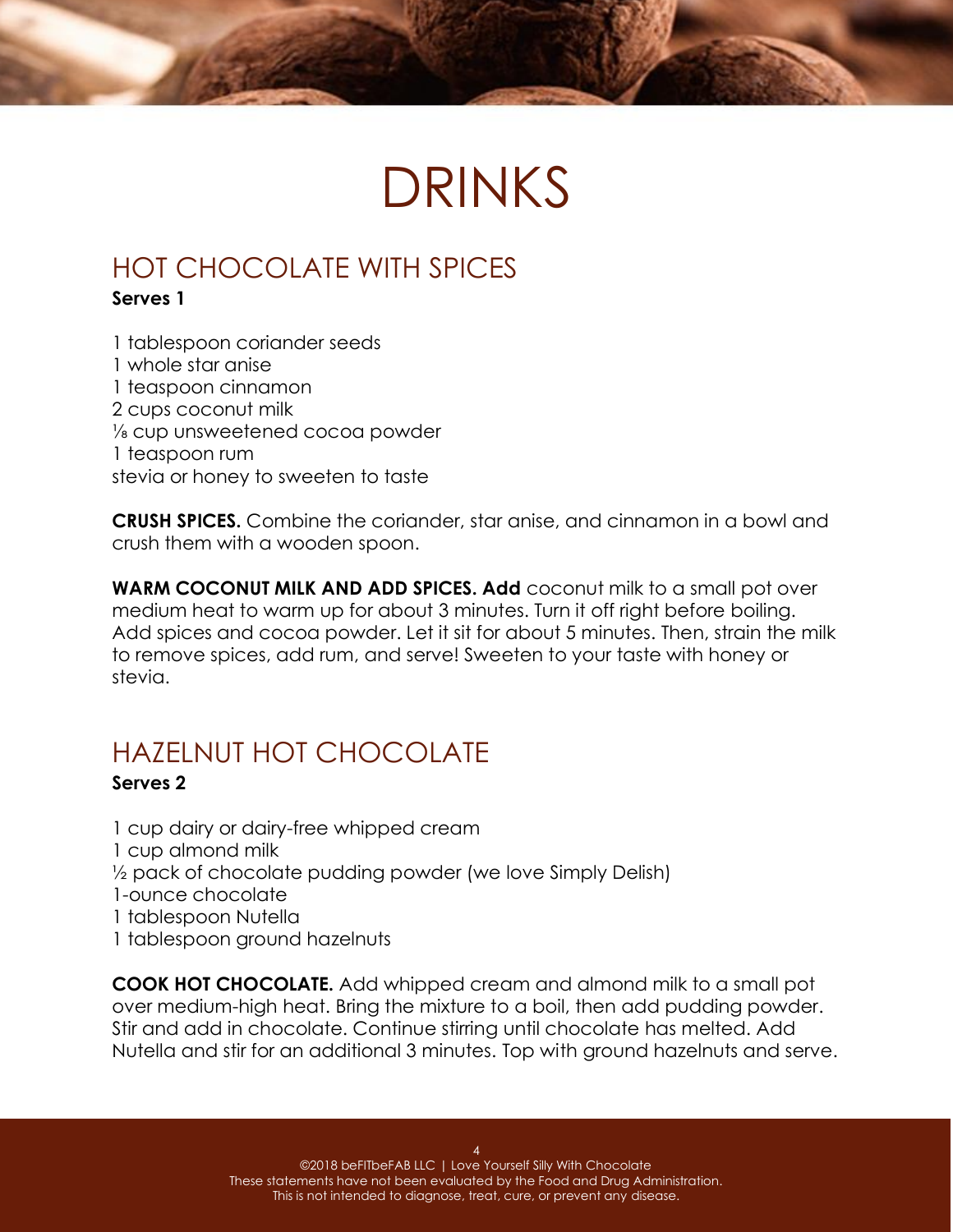## WHIPPED CREAM CHOCOLATE COFFEE **Serves 1**

1 cup coconut milk ½ cup of water 2 teaspoons instant coffee 1-ounce white chocolate 1 tablespoon vanilla extract dairy or dairy-free whipped cream

**WARM INGREDIENTS.** Heat coconut milk, water, coffee, and chocolate in a small pot over medium heat. Melt chocolate but be sure not to allow milk to boil. Turn off heat and let the mixture cool. Add vanilla and stir. Top with whipped cream before serving.

## BREAKFASTS

## KALE-CHOCO SMOOTHIE

#### **Serves 1**

1½ cups dairy-free milk 1 handful kale 1 cup fresh or frozen blueberries 1 tablespoon coconut oil pinch of cinnamon powder 2 tablespoons raw cacao 1 tablespoon raw, organic honey or 1 teaspoon stevia to taste (optional)

**BLEND INGREDIENTS.** Add all ingredients to a high-speed blender and blend until smooth.

## CHOCO-BERRY SMOOTHIE

#### **Serves 1**

1½ cups dairy-free milk 1 banana ½ cup raspberries 1 cup spinach ½ cup blueberries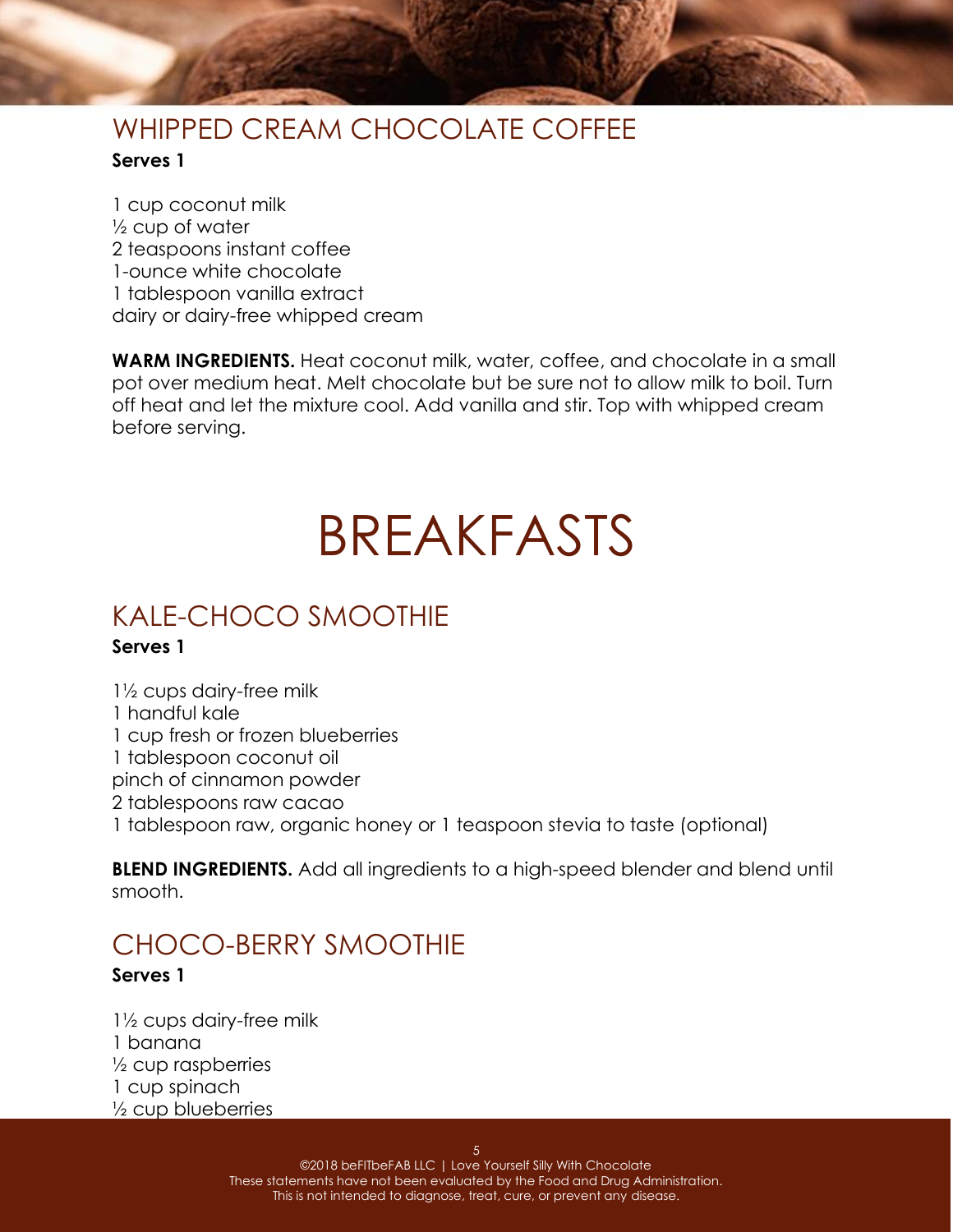1 tablespoon cocoa or raw cacao

**BLEND INGREDIENTS.** Add all ingredients to a high-speed blender and blend until smooth.

### PUMPKIN PANCAKES

**Serves 4 to 6**

6 large eggs ⅔ cup pure pumpkin purée 2 tablespoons honey  $\frac{1}{2}$  cup almond flour ½ cup coconut flour 1½ teaspoons baking powder 1 tablespoon pumpkin pie spice ⅓ cup dairy-free chocolate chips ⅛ teaspoon salt 3 tablespoons coconut oil, divided

#### **Toppings:**

1 banana, thinly sliced ⅓ cup pecans, chopped sprinkling of dairy-free chocolate chips drizzle of real maple syrup (optional)

**PREPARE BATTER.** In a large mixing bowl, whisk the eggs, pumpkin purée, and honey until thoroughly combined. In a separate bowl, combine the almond flour, coconut flour, baking powder, pumpkin pie spice, chocolate chips, and salt. Add the dry ingredients to the bowl with the egg mixture and gently fold the two together until blended. Heat one tablespoon coconut oil in a large griddle over medium heat.

**COOK PANCAKES.** When the griddle is hot, spoon 2 to 3 tablespoons per pancake and cook for 3 minutes on the first side, then flip and cook for another 2 to 3 minutes on the other side. Repeat this process with remaining coconut oil and pancake batter.

**TOP PANCAKES AND SERVE.** To serve, stack 2 to 3 pancakes per serving and top with sliced bananas, pecans, chocolate chips, and a drizzle of maple syrup, if desired. Enjoy!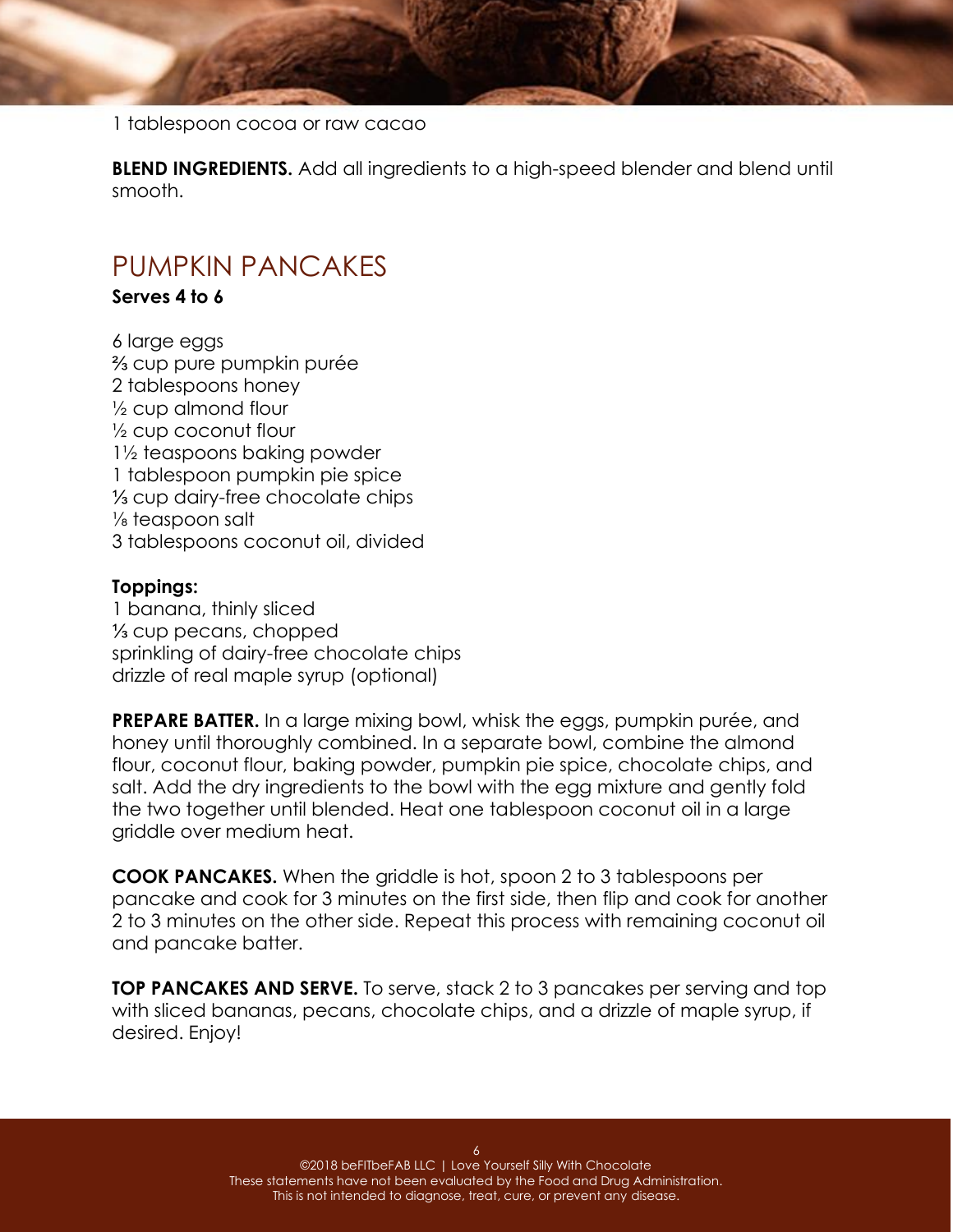## BANANA-CHOCO SANDWHICH

#### **Serves 1**

#### 1 apple 2 tablespoons almond butter 1 banana, thinly sliced 1 tablespoon cacao

**PREPARE APPLE SLICES.** Thinly slice the apple crosswise in round slices and remove the seeds and core with a paring knife.

**ASSEMBLE SANDWICHES.** Spread an apple slice with 1 tablespoon of almond butter and top with banana slices and another apple slice. Sprinkle with cacao powder. Repeat with remaining apple slices.

## RAW AVOCADO PUDDING

#### **Serves 2**

- 1 avocado
- 1 cup dairy-free milk
- 1 zucchini, chopped
- 1 tablespoon raw cacao powder
- 1 tablespoon raw honey or 1 teaspoon stevia

**COMBINE INGREDIENTS.** Using a food processor or high-power blender, combine all ingredients until smooth. Cool in refrigerator, then enjoy!

## CHOCO CHIA PUDDING

#### **Serves 1**

¼ cup chia seeds ½ banana 1 cup dairy-free milk 1 tablespoon raw cacao powder

**COMBINE PUDDING.** Place the chia seeds in a bowl. Combine the milk, raw cacao, and banana in a blender until smooth. Pour the mixture over the chia seeds and let stand for at least 15 minutes before serving.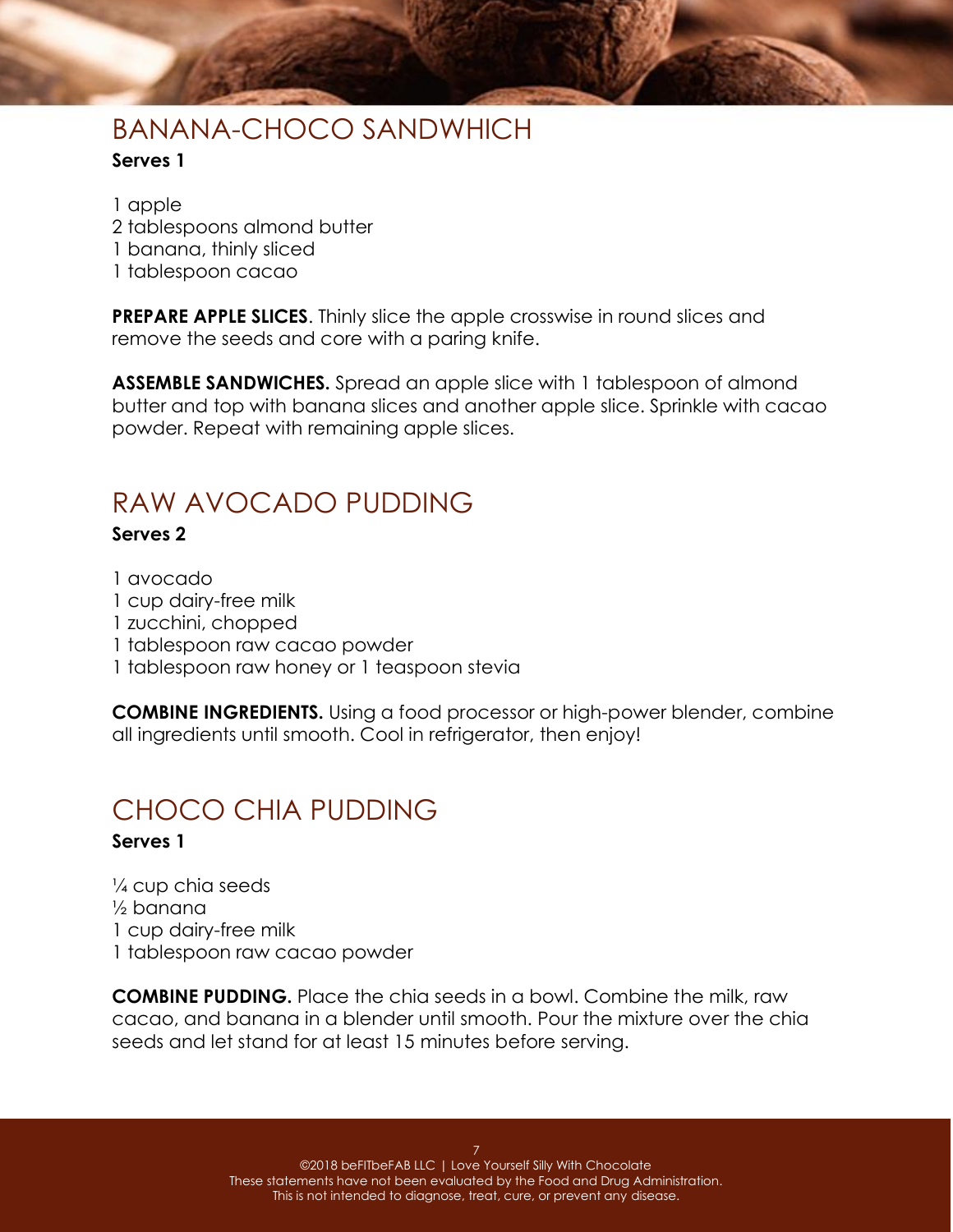### BREAKFAST QUINOA CHOCO BOWL **Serves 2**

1 cup quinoa 2 cups water 1 tablespoon coconut oil 1 to 2 tablespoons coconut sugar or 2 teaspoons stevia ½ cup berries, any variety drizzle of coconut milk 2 tablespoons raw cacao or cocoa 2 tablespoons raw cacao nibs or dairy-free chocolate chips

**COOK QUINOA.** Cook quinoa according to package directions.

**DRESS UP QUINOA.** While still warm, add coconut oil. It will melt as you mix it around. Then, add coconut sugar/stevia and cacao/cocoa. Add berries of your choice and a drizzle of coconut milk. Top with raw nibs or dairy-free chocolate chips.

## PROTEIN BALLS

## CHOCO PROTEIN BALLS

#### **Makes 6 balls**

1 tablespoon almond flour

- 8 ounces peanut butter
- 2 teaspoons cacao powder
- 1 teaspoon chocolate powder
- 2 tablespoons chocolate protein powder
- 4 ounces ground hazelnuts, divided
- ½ cup whole hazelnuts

**COMBINE INGREDIENTS.** Combine almond flour with peanut butter, cacao, chocolate, protein powder, and 2 ounces of ground hazelnuts. Mix well and allow mixture to sit for 30 minutes.

**FORM BALLS.** Form small balls out of the mixture, putting 1 whole hazelnut inside each ball. Roll the balls over ground hazelnuts and serve.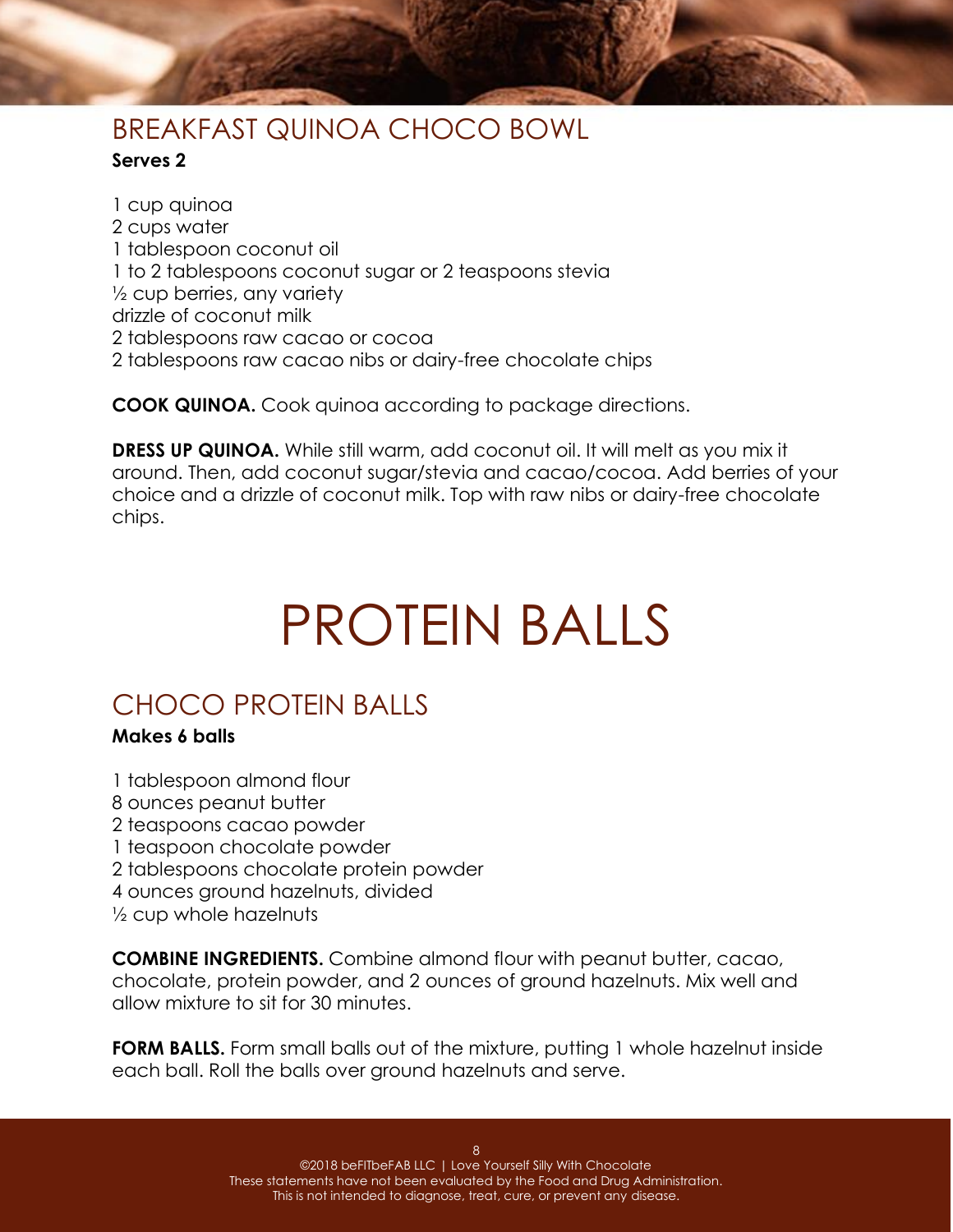## CHOCOLATE-MINT PROTEIN BALLS

#### **Makes 8 balls**

1 cup rolled oats ½ cup unsweetened coconut flakes ½ cup sunflower seed butter ½ cup ground flax seeds ½ cup cacao nibs ⅓ cup honey 1 tablespoon chia seeds 1 teaspoon mint extract

**COMBINE INGREDIENTS.** Combine all ingredients in a mixing bowl. Stir until well incorporated. Cover and refrigerate for about 30 minutes.

**FORM BALLS.** When the dough is ready, remove from the refrigerator and spoon into balls. Store in an airtight container in the refrigerator for up to two weeks.

## DESSERTS

## CHOCOLATE CHERRIES

#### **Serves 2**

10 ounces dark chocolate 2 cups fresh cherries

**MELT CHOCOLATE.** Melt chocolate in ½ cup of hot water. Set aside.

**PREPARE CHERRIES.** Wash and clean the cherries. Remove the seeds.

**COAT CHERRIES IN CHOCOLATE.** Submerge the cherries in the heated chocolate to coat. Allow the cherries to cool and then put them in the refrigerator for 30 minutes before serving.

## CHOCO STUFFED STRAWBERRIES

**Serves 6**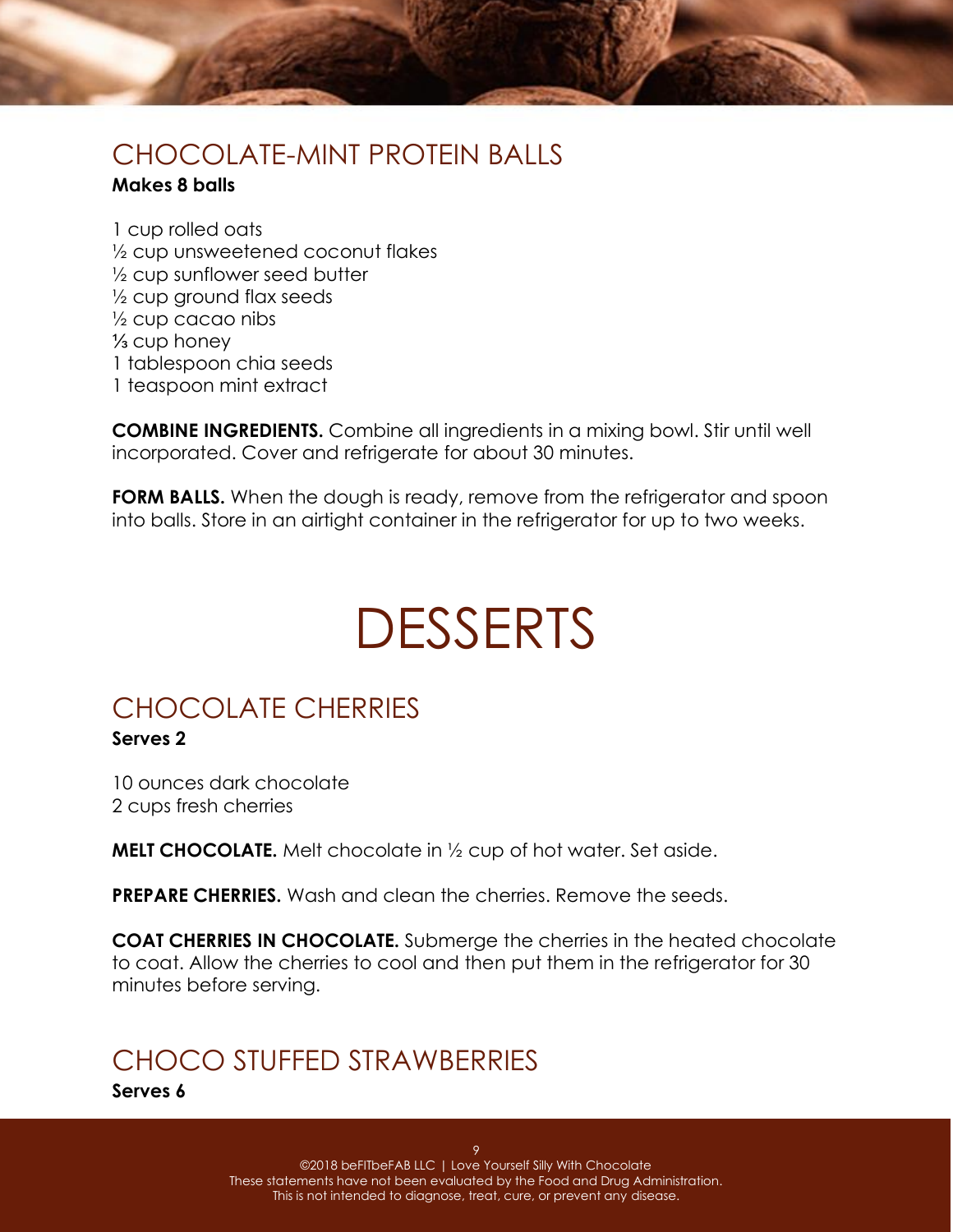1½ pounds large strawberries 8 ounces dairy or dairy-free cream cheese, softened 4 tablespoons raw cacao 3 tablespoons honey (preferably local) 1 teaspoon vanilla extract ⅓ cup almonds, crushed

**PREPARE STRAWBERRIES.** Remove the top of each strawberry, reserving as much of the strawberry as possible. Remove the center of each berry with a small paring knife to create a pocket and set aside.

**MIX CREAM CHEESE FILLING.** In a mixing bowl, beat cream cheese, raw cacao, honey, and vanilla until creamy. Transfer cream cheese mixture to a piping bag or a small sandwich bag with a small opening cut in one corner.

**STUFF STRAWBERRIES.** Fill each strawberry with the cream cheese mixture and sprinkle crushed almonds on top. When finished, place each strawberry on a large serving tray.

**REFRIGERATE STUFFED STRAWBERRIES.** Cover stuffed strawberries and place in the refrigerator for at least 30 minutes before serving.

## WARM FIGS STUFFED WITH TAHINI AND CINNAMON

#### **Serves 2**

6 dried figs 1 to 2 tablespoons tahini dash of cinnamon 1 tablespoon raw cacao powder

**PREHEAT OVEN.** Preheat your oven to 350 degrees Fahrenheit.

**STUFF FIGS.** Slice the dried figs down the middle without cutting all the way through. Stuff with tahini, cinnamon, and raw cacao.

**WARM FIGS.** Bake on a cookie sheet for about 5 minutes. Serve immediately.

## MANGO-CHOCO SLUSH

**Serves 4**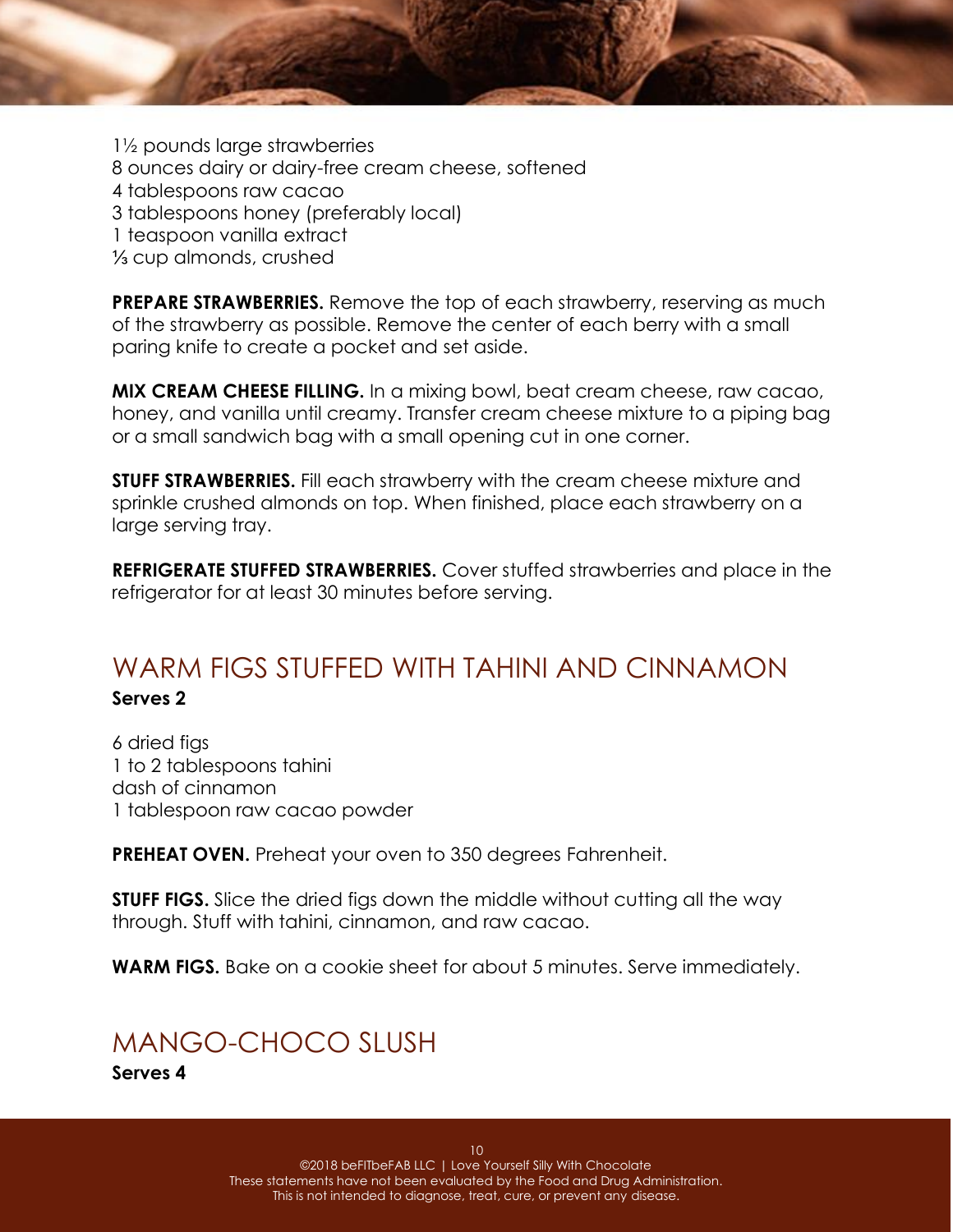2 ripe mangoes, peeled and cubed (or 2½ cups frozen mango) ¼ cup fresh lime juice ¾ cup fresh orange juice ½ cup water 2 tablespoons raw cacao 8 to 10 large ice cubes

#### **Optional Garnish:**

fresh rosemary spears 12 small fresh mango chunks

#### **For Frozen Mango Margaritas:**

4 ounces 100% agave tequila

**PREPARE GARNISH - OPTIONAL.** Prepare garnish by threading mango cubes onto fresh rosemary spears and set aside.

**COMBINE INGREDIENTS.** Add mangoes, lime juice, orange juice, water, and raw cacao to a blender and pulse to combine. For an adults-only variation, add four ounces of tequila as well.

**ADD IN CRUSHED ICE.** Add ice and pulse for a few seconds, just until the ice is crushed into small pieces. Do not over-blend.

**SERVE.** Pour into serving glasses and garnish with rosemary-mango spears. Serve immediately and enjoy!

### CHOCOLATE KISS BALLS

#### **Makes 8 to 12 balls**

6 tablespoons sunflower butter 4 tablespoons cacao or unsweetened cocoa 2 tablespoons coconut oil 1 tablespoon ground flax seeds, chia seeds, or almond meal 1 scoop pea protein OR hemp protein 15 drops of liquid stevia OR 1 tablespoon honey/agave pinch of sea salt 6 tablespoons water (as needed)

#### **Coating:**

shredded coconut cacao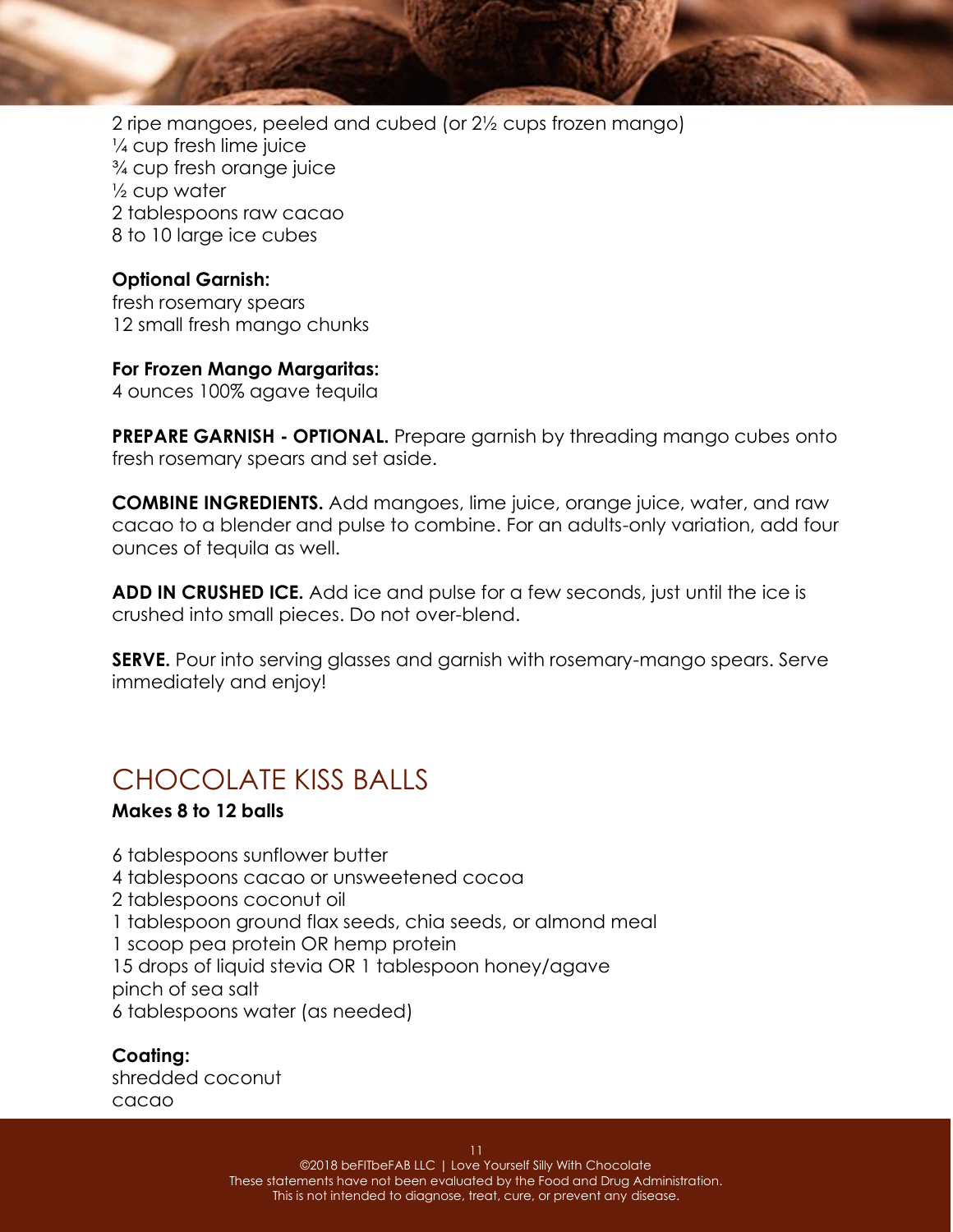**COMBINE INGREDIENTS.** Combine all the ingredients in a large bowl. Stir and slowly add water until you get the desired consistency.

**FORM BALLS.** Mold the dough into little balls and place them on a cookie sheet or wax paper. Roll each ball in a bowl of shredded coconut, then dust them with cacao for an extra boost of antioxidants. You can eat them right away or after freezing them for 10 to 15 minutes.

## CHEWY CHOCOLATE-COCONUT MACAROONS

#### **Makes 8 to 10 macaroons**

2 large egg whites 3 tablespoons honey  $\frac{1}{2}$  cup cacao 1 teaspoon pure vanilla extract 1 cup shredded coconut, unsweetened ¼ teaspoon salt

**PREHEAT OVEN.** Place the top oven rack in the center position and preheat oven to 350 degrees Fahrenheit. Line a large baking sheet with a piece of parchment paper or a Silpat® baking sheet and set aside.

**MAKE BATTER.** Using a hand mixer, briskly beat the egg whites until stiff peaks form. Gently fold the honey, cacao, vanilla, coconut, and salt into the egg whites with a spatula until thoroughly combined. Do not overwork, but it may require a few folds for the ingredients to start to incorporate with one another.

**SCOOP MACAROONS.** Scoop heaping tablespoons of the mixture onto the prepared baking sheet, leaving plenty of space in between to prevent overcrowding.

**BAKE MACAROONS.** Transfer the baking sheet into the oven and bake until the cookies become golden brown on top and around the edges, about 12 to 14 minutes.

**COOL AND ENJOY!** Remove from oven and cool for 10 to 15 minutes before serving. Enjoy!

### CHOCO SORBET

**Serves 3 to 4**